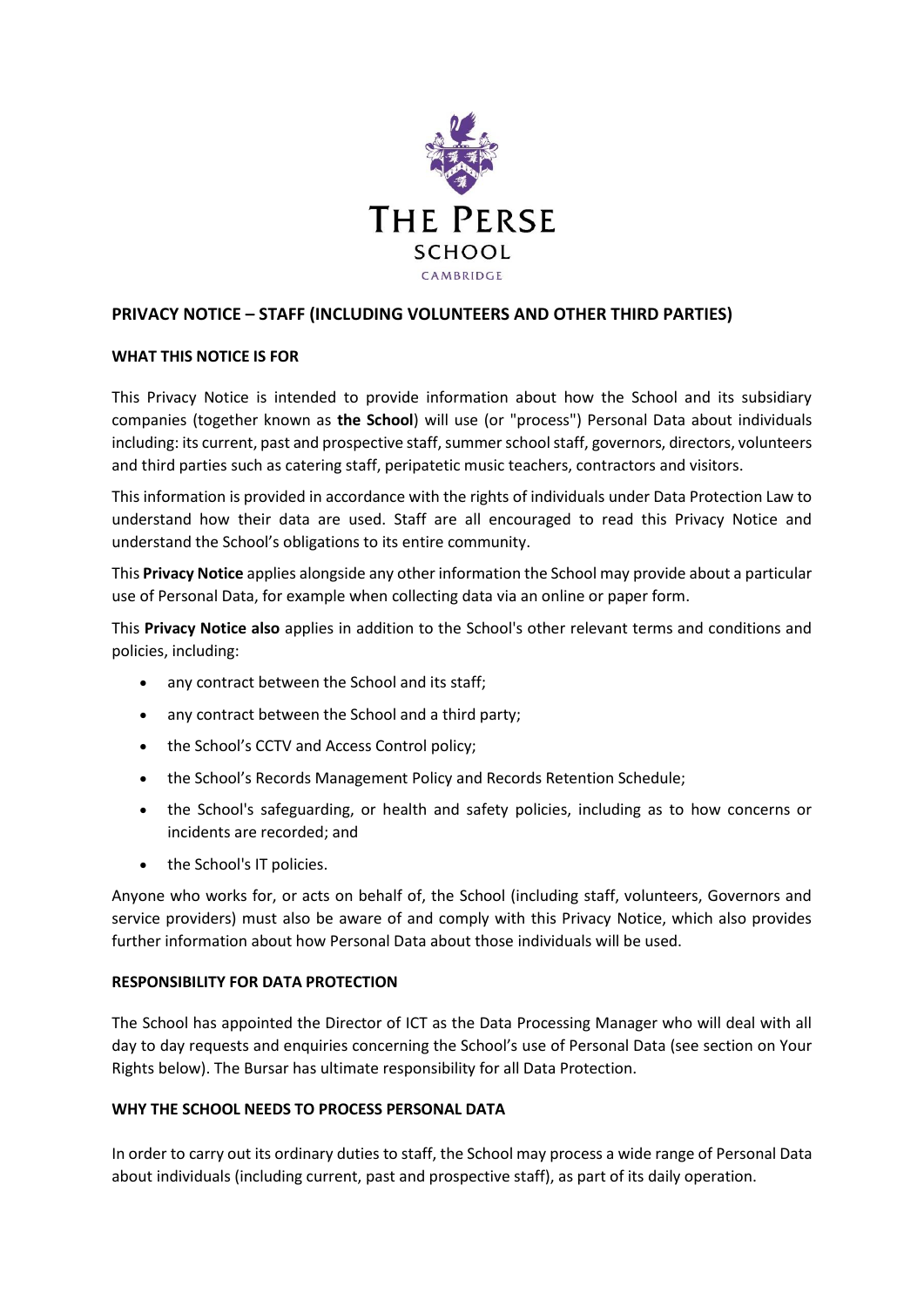Some of this activity the School will need to carry out in order to fulfil its legal rights, duties or obligations – including those under a contract with its staff.

The table below contain a general description of the different legal bases for processing Personal Data.

### **Legitimate interests**

This means that the School is using your Personal Data when this is necessary for the School's legitimate interests except when your interests and fundamental rights override our legitimate interests.

Specifically, the School has a legitimate interest in:

- providing educational and other services;
- safeguarding and promoting the welfare of our employees;
- keeping the school buildings safe;
- protecting the School's reputation;
- facilitating the efficient operation of the School; and
- ensuring that all relevant legal obligations of the School are complied with (for example in relation to inspections).
- diversity and equal opportunities monitoring. Understanding more about our workforce and those who apply to join us will help the School to be more inclusive and will allow us to better support our workforce.

In addition, your Personal Data may be processed for the legitimate interests of others. For example, another school will have a legitimate interest in knowing if you are a suitable candidate for another role.

### **Necessary for contract**

We will need to use your Personal Data in order to perform our obligations under our contract with you and for you to perform your obligations as well. For example, we need your name and contact details so that we can contact you in an emergency or to provide you with a contract, to pay you in accordance with your contract and to administer benefit and pension entitlements.

### **Legal obligation**

Where the School needs to use your Personal Data in order to comply with a legal obligation, for example to report a concern to Children's Services or to check your entitlement to work in the UK, to deduct tax, to comply with health and safety laws, to enable you to take periods of leave to which you are entitled. We may also have to disclose your Personal Data to third parties such as the courts, the local authority or the police where legally obliged to do so.

## **Vital interests**

In limited circumstances we may use your Personal Data to protect your vital interests or the vital interests of someone else (e.g. if you or they are seriously hurt).

## **Performance of a task carried out in the public interest (or carrying out public tasks)**

The following are examples of when we use your Personal Data to perform tasks in the public interest:

- safeguarding and promoting your welfare, and the welfare of others;
- facilitating the efficient operation of the School; and
- ensuring that we comply with all of our legal obligations.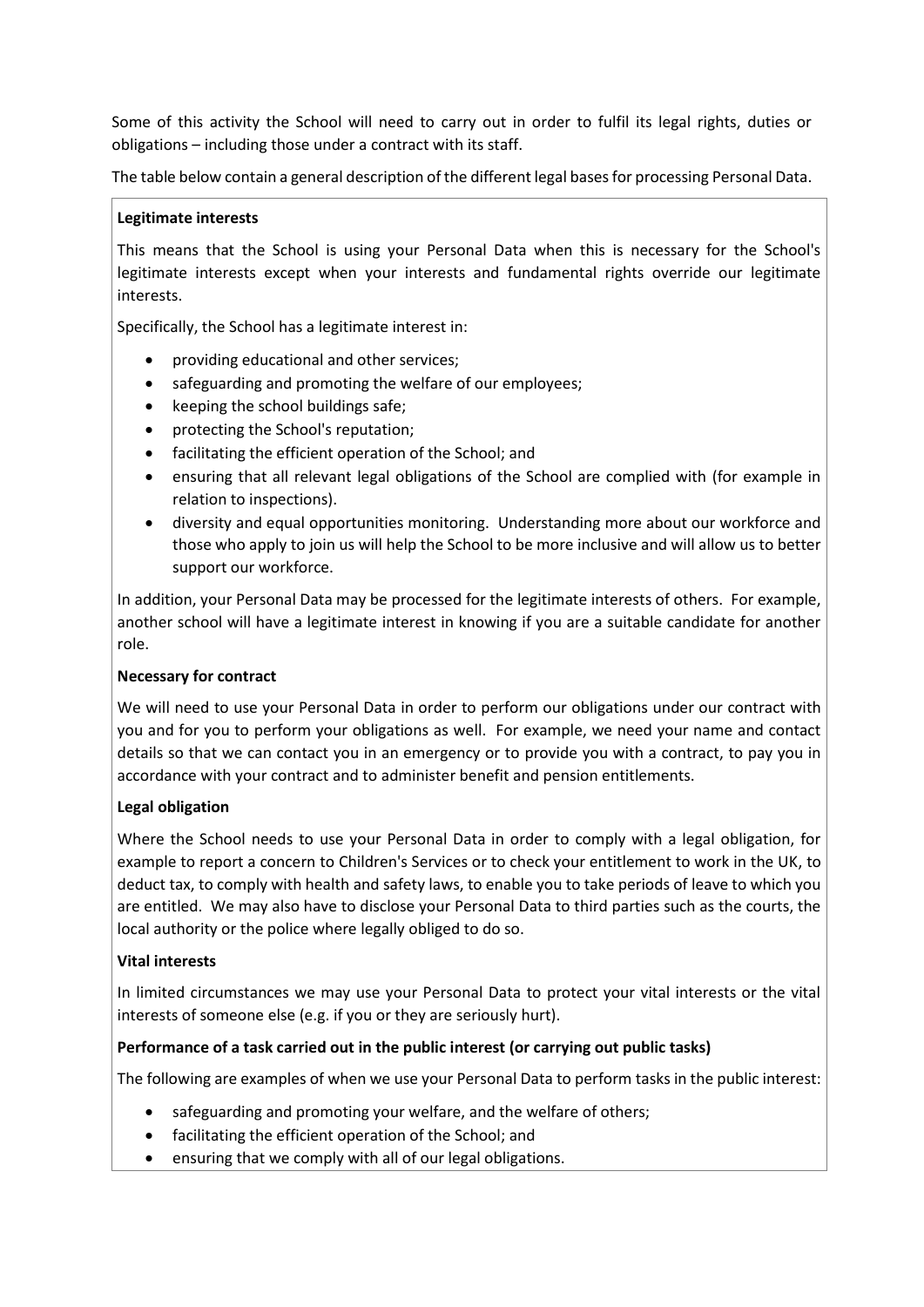### **Consent**

Where the School is relying on consent as a means to process Personal Data, any person may withdraw this consent at any time (subject to similar age considerations as above). Please be aware however that the School may have another lawful reason to process the Personal Data in question even without your consent.

That reason will usually have been asserted under this Privacy Notice or may otherwise exist under some form of contract or agreement with the individual (e.g. an employment or parent contract, or because a purchase of goods, services or membership of an organisation such as an alumni or parents' association has been requested).

The School must also comply with an additional condition where it processes special categories of Personal Data. These special categories are as follows: personal information revealing racial or ethnic origin, political opinions, religious or philosophical beliefs, trade union membership, genetic information, biometric information, health information, and information about sex life or orientation.

The additional conditions for processing special categories of your Personal Data are:

### **Substantial public interest**

The School is also allowed to use special categories of Personal Data where doing so is necessary in the substantial public interest. This is similar to "public interest" above.

### **Social protection and social security laws**

Also, the School may use your Personal Data to comply with social protection law and social security laws. Social protection law is concerned with preventing, managing, and overcoming situations that adversely affect people's wellbeing.

### **Vital interests**

In limited circumstances we may use your Personal Data to protect your vital interests or the vital interests of someone else (e.g. if you or they are seriously hurt).

## **Legal claims**

We are allowed to use your Personal Data if this is necessary in relation to legal claims. For example, this allows us to share information with our legal advisors and insurers.

The School expects that the following uses may fall within one or more the categories listed in the tables above.

- For the purposes of management planning and forecasting, research and statistical analysis, including that imposed or provided for by law (such as diversity or gender pay gap analysis and taxation records) (**legal basis:** legitimate interests);
- To enable relevant authorities to monitor the School's performance and to intervene or assist with incidents as appropriate (**legal basis:** legitimate interests, necessary for contract and legal obligation);
- Information about job performance, fitness to work, staff disciplinary matters (**legal basis**: legitimate interests, necessary for contract and legal obligation);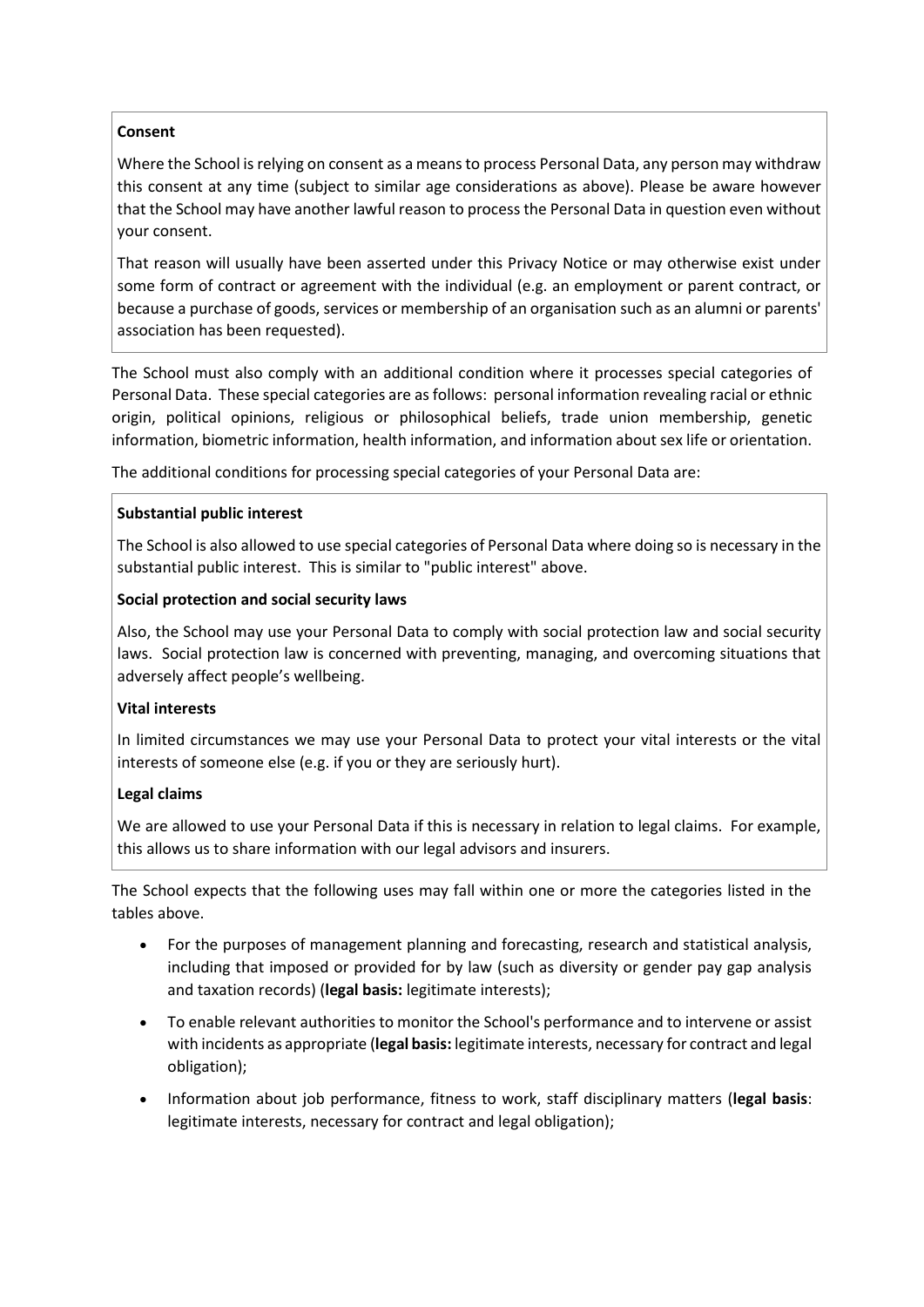- Information may be shared with outside agencies such as the National College for Teaching and Leadership and the Health and Safety Executive; (**legal basis:** legitimate interests, necessary for contract and legal obligation);
- To monitor (as appropriate) use of the School's IT and communications systems in accordance with the School's Acceptable Use of IT Policy for Staff (**legal basis:** legitimate interests, legal obligation);
- For security and safety purposes, including CCTV in accordance with the School's CCTV and Access Control Policy (**legal basis:** legitimate interests);
- Where otherwise reasonably necessary for the School's purposes, including to obtain appropriate professional advice and insurance for the School (**legal basis:** legitimate interests and legal obligation).

Special Category Personal Data Examples:

- In connection with employment of its staff, for example DBS checks, welfare or pension plans (**legal basis:** legitimate interests, necessary for contract and legal obligation. **Additional conditions:** Reasons of substantial public interest);
- Information may be obtained from occupation health practitioners (**legal basis:** legitimate interests, necessary for contract and legal obligation. **Additional conditions:** Reasons of substantial public interest); and
- For legal and regulatory purposes (for example, diversity monitoring and health and safety) and to comply with its legal obligations and duties of care (**legal basis:** legitimate interests, necessary for contract and legal obligation. **Additional conditions:** Legal claims).

### **MORE THAN ONE BASIS**

• In some cases, we rely on more than one basis for a particular use of Personal Data. For example, the School will rely on contract, legitimate interests and public interest bases when using Personal Data to provide children with an education. The basis that we will rely on for a particular purpose may vary depending on the circumstances.

## **TYPES OF PERSONAL DATA PROCESSED BY THE SCHOOL**

This will include by way of example:

- names, addresses, telephone numbers and e-mail addresses;
- education, qualifications and professional achievements;
- car details (about those who use our car parking facilities);
- biometric information, which will be collected and used by the School in accordance with the School's Biometric Information Notice (for those staff who consent to have their Biometric data recorded);
- physical or mental health conditions (which have been disclosed to the School);
- bank details and other financial information;
- where appropriate, information about individuals' health, and contact details for their next of kin;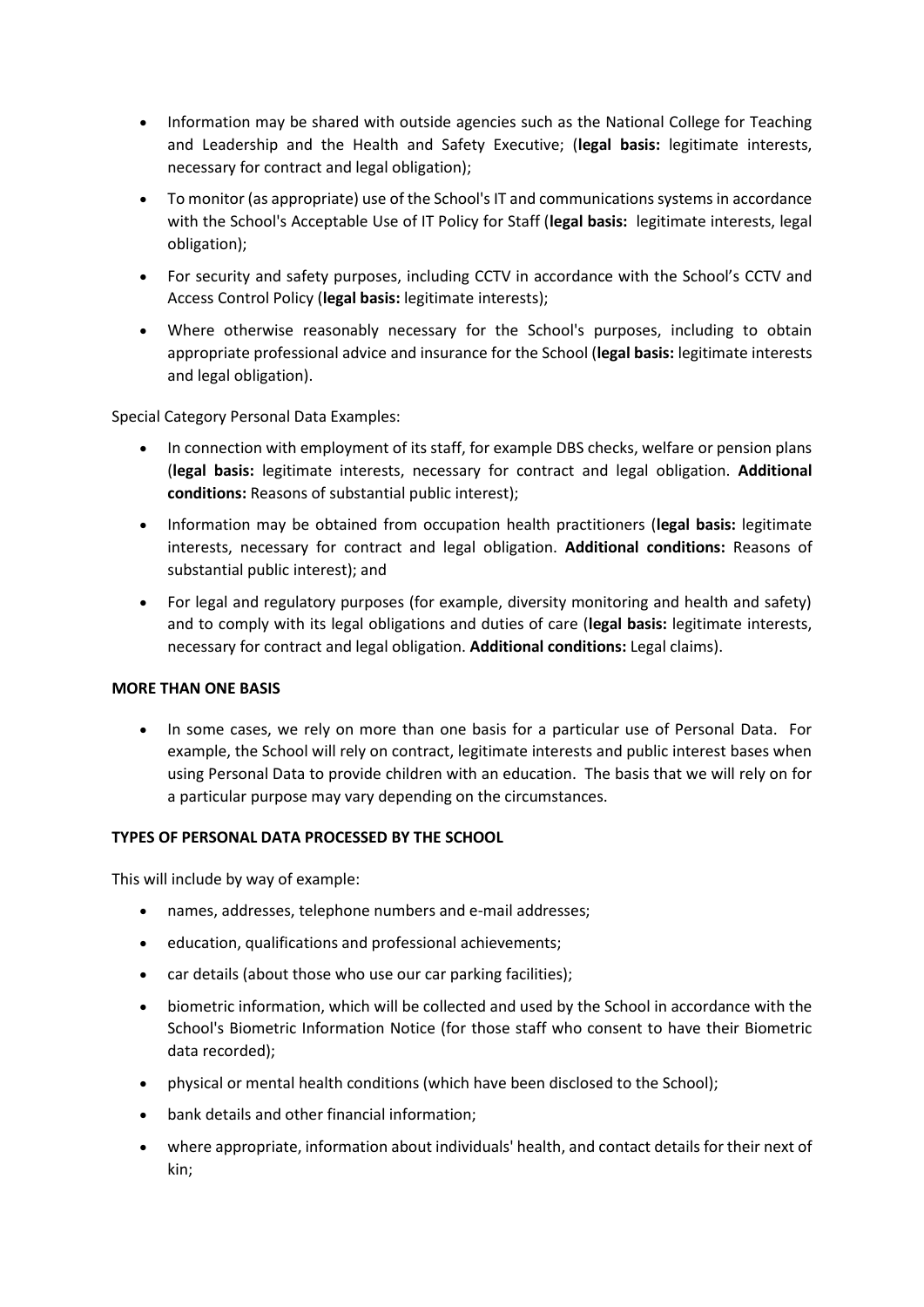- references given or received by the School about staff, and information provided by previous educational establishments and/or other professionals or organisations working with staff; and
- images of staff (and occasionally other individuals) engaging in school activities, and images captured by the School's CCTV system (in accordance with the School's guidance for Staff on the Use of Photographs and Videos of Pupils and Policy for the Installation and Use of CCTV and Access Control).

## **HOW THE SCHOOL COLLECTS DATA**

Generally, the School receives Personal Data from the individual directly. This may be via a form, or simply in the ordinary course of interaction or communication (such as email or written assessments).

However, in some cases Personal Data may be supplied by third parties (for example another school, or other professionals or authorities working with that individual); or collected from publicly available resources.

### **WHO HAS ACCESS TO PERSONAL DATA AND WHO THE SCHOOL SHARES IT WITH**

Occasionally, the School will need to share Personal Data relating to its community with third parties, such as professional advisers (lawyers and accountants) or relevant authorities (HMRC, police, health services or the local authority).

For the most part, Personal Data collected by the School will remain within the School and will be processed by appropriate individuals only in accordance with access protocols (i.e. on a 'need to know' basis). Where third parties are engaged they will be required to confirm their compliance with Data Protection Law. Particularly strict rules of access apply in the context of:

• medical records held and accessed only by the school nurses and appropriate medical staff, or otherwise in accordance with express consent.

Staff are reminded that the School is under duties imposed by law and statutory guidance (including *[Keeping Children Safe in Education](https://www.gov.uk/government/publications/keeping-children-safe-in-education--2)*) to record or report incidents and concerns that arise or are reported to it, in some cases regardless of whether they are proven, if they meet a certain threshold of seriousness in their nature or regularity. This may include file notes on personnel or safeguarding files, and in some cases referrals to relevant authorities such as the Local Authority Designated Officer or police. For further information about this, please view the School's Safeguarding Policy.

Finally, in accordance with Data Protection Law, some of the School's processing activity is carried out on its behalf by third parties, such as IT systems, web developers or cloud storage providers. This is always subject to contractual obligations that Personal Data will be kept securely and only in accordance with the School's specific directions.

### **HOW LONG WE KEEP PERSONAL DATA**

The School will retain Personal Data securely and only in line with how long it is necessary to keep for a legitimate and lawful reason. The retention of data is outlined in the Records Retention Schedule. If you have any specific queries about how this schedule is applied or wish to request that Personal Data that you no longer believe to be relevant is considered for erasure, please contact the Data Processing Manager. However, please bear in mind that the School may have lawful and necessary reasons to hold on to some data.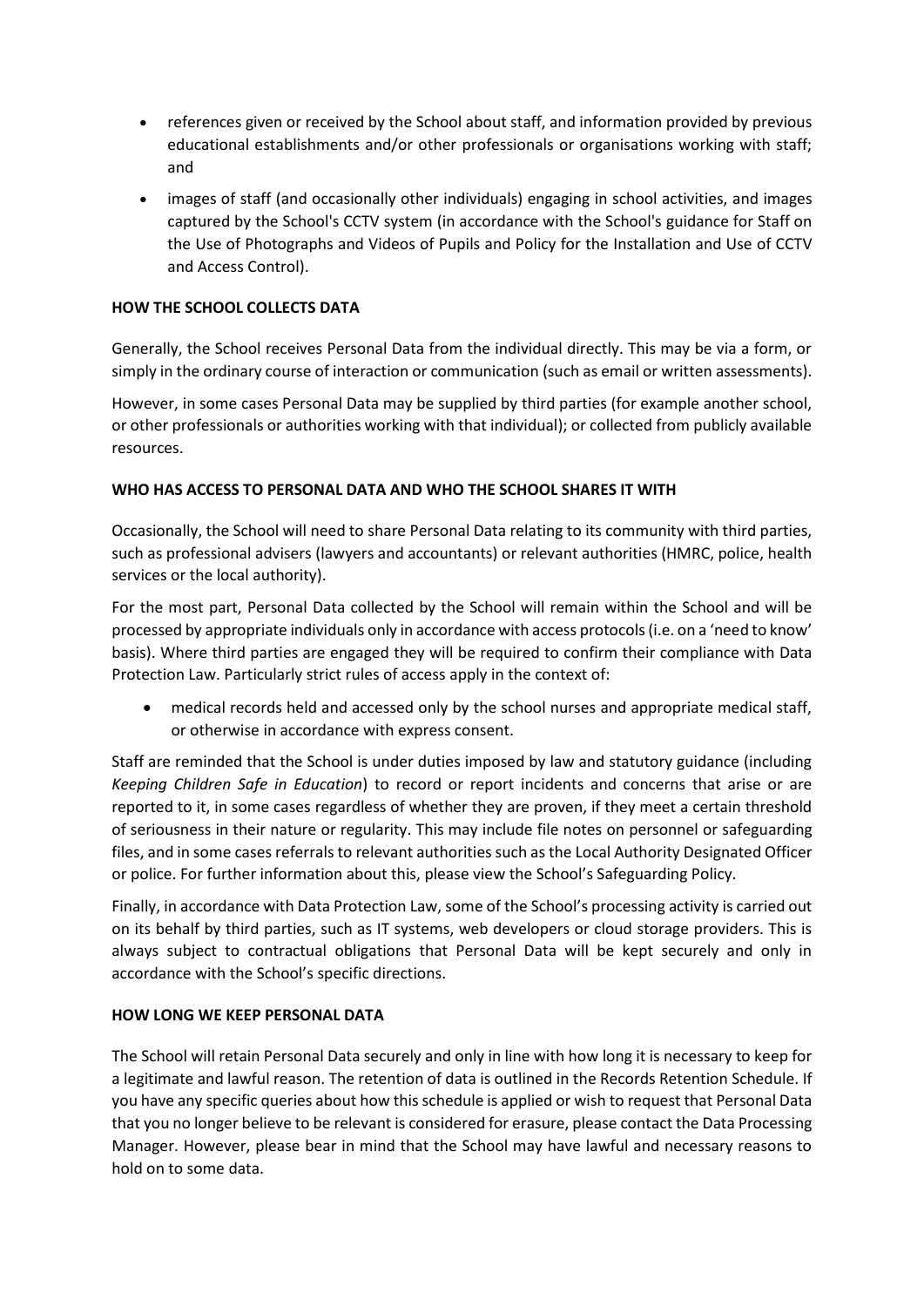### **YOUR RIGHTS**

Individuals have various rights under Data Protection Law to access and understand Personal Data about them held by the School, and in some cases ask for it to be erased or amended or for the School to stop processing it, but subject to certain exemptions and limitations.

Any individual wishing to access, erase, restrict processing, obtain, object or amend their Personal Data, should put their request in writing to the Data Processing Manager.

The School will endeavour to respond to any such written requests as soon as is reasonably practicable and in any event within statutory time-limits, which is one month in the case of requests for access to Personal Data. The School will be better able to respond quickly to smaller, targeted requests for Personal Data. If the request is manifestly excessive or similar to previous requests, the School may ask you to reconsider or charge a proportionate fee, but only where Data Protection Law allows it.

You should be aware that certain data are exempt from the right of access. This may include information which identifies other individuals, or information which is subject to legal professional privilege. The School is also not required to disclose any examination scripts nor any confidential reference given by the School for the purposes of the education, training or employment of any individual.

### **SENDING PERSONAL DATA TO OTHER COUNTRIES**

When the School sends Personal Data outside of the UK, we have to consider if the other country has the same level of protection for Personal Data as there is in the UK. Some countries are considered by the UK Government to have adequate rules and this includes all of the European Economic Area and some other countries, such as, New Zealand, Argentina and Japan.

In certain circumstances, we may send your information to countries which do not have the same level of protection for Personal Data as there is in the UK. For example, we may store your information on cloud computer storage based in the USA.

We will provide you with details about where we are sending your Personal Data, whether the country has an adequacy decision and if not the safeguards which we have in place outside of this Privacy Notice.

If you have any questions about the safeguards that are in place please contact the Data Processing Manager.

### **WHAT DECISIONS CAN YOU MAKE ABOUT YOUR INFORMATION?**

Data protection legislation gives you a number of rights regarding your Personal Data. Your rights are as follows:

- **Rectification**: if Personal Data is incorrect you can ask us to correct it.
- **Access**: you can also ask what Personal Data we hold about you and be provided with a copy. This is commonly known as making a subject access request. We will also give you extra information, such as why we use this data about you, where it came from and what types of people we have sent it to.
- **Deletion**: you can ask us to delete the Personal Data that we hold about you in certain circumstances. For example, where we no longer need the data.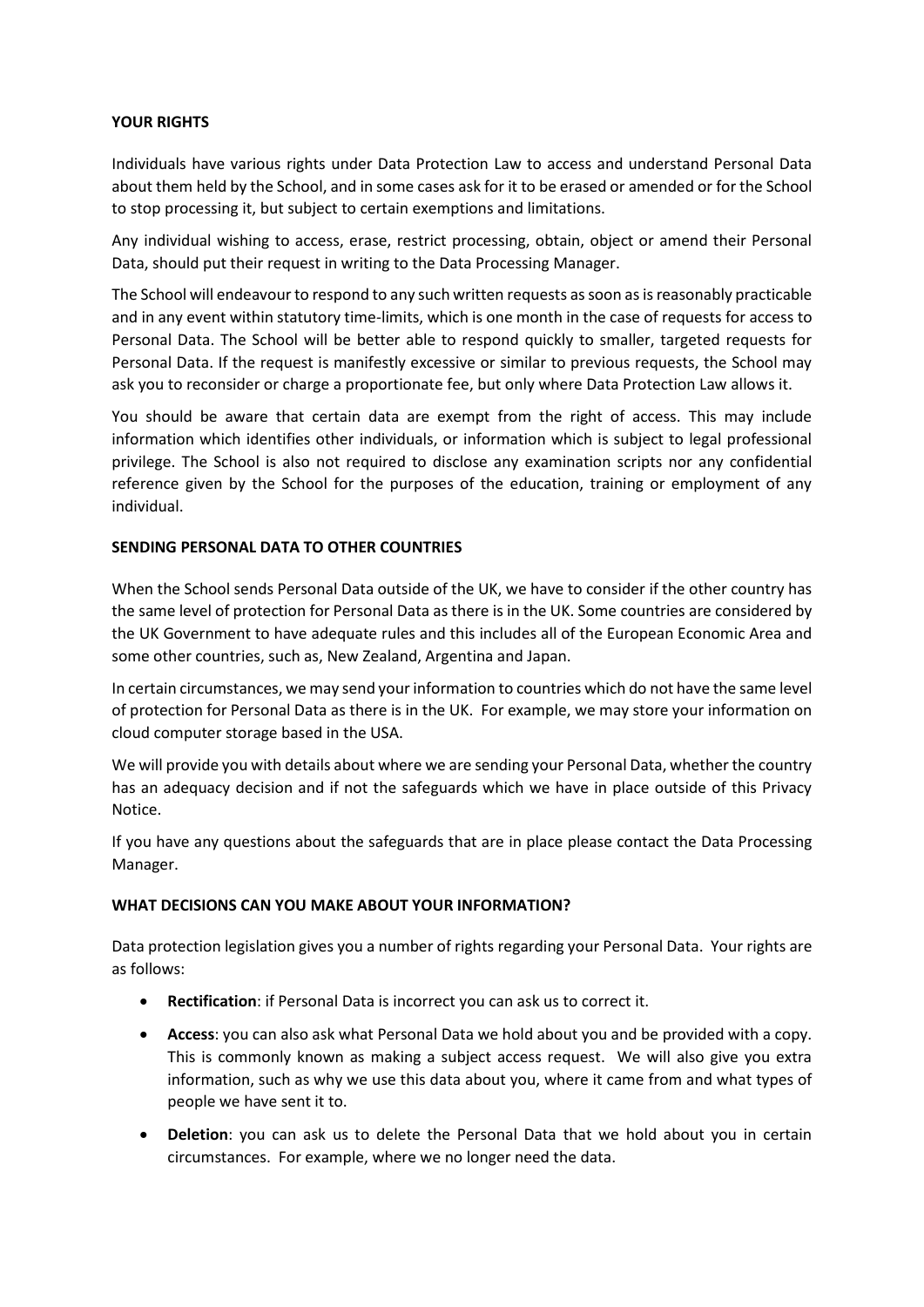- **Portability**: you can request the transfer of your Personal Data to you or to a third party in a format that can be read by computer. This applies where (a) the data has been provided by you; (b) the basis that we are relying on to process your data is consent or contract (please see "Our legal bases for using your data below"); and (c) the data is being processed by us on computer.
- **Restriction**: our use of Personal Data about you may be restricted in some cases. For example, if you tell us that the data is inaccurate we can only use it for limited purposes while we check its accuracy.
- **Object**: you may object to us using your Personal Data where:
	- a. the legal basis on which we are relying is either legitimate interests or performance of a task carried out in the public interest. Please see the section "Why the School needs to process Personal Data" above; and

we are using it for historical or scientific research purposes or archiving purposes. For example, we may keep photographs of you at a School event for historical reasons.

## **DATA ACCURACY AND SECURITY**

The School will endeavour to ensure that all Personal Data held in relation to an individual is as up to date and accurate as possible. Individuals must notify Human Resources (staff) or their main point of contact if not a current member of staff of any significant changes to important information, such as contact details, held about them.

An individual has the right to request that any out-of-date, irrelevant or inaccurate or Personal Data about them is erased or corrected (subject to certain exemptions and limitations under Data Protection Law): please see above for details of why the School may need to process your data, of who you may contact if you disagree.

The School will take appropriate technical and organisational steps to ensure the security of Personal Data about individuals, including policies concerning the use of technology and devices, and access to school systems. All staff and governors will be made aware of this Privacy Notice and their duties under Data Protection Law and receive relevant training.

### **THIS PRIVACY NOTICE**

The School will update this Privacy Notice from time to time. Any substantial changes that affect your rights will be provided to you directly as far as is reasonably practicable.

### **QUERIES AND COMPLAINTS**

Any comments or queries on this Privacy Notice should be directed to the Data Processing Manger using the following contact details The Data Processing Manager, The Perse School, Hills Road, Cambridge, CB2 8QF.